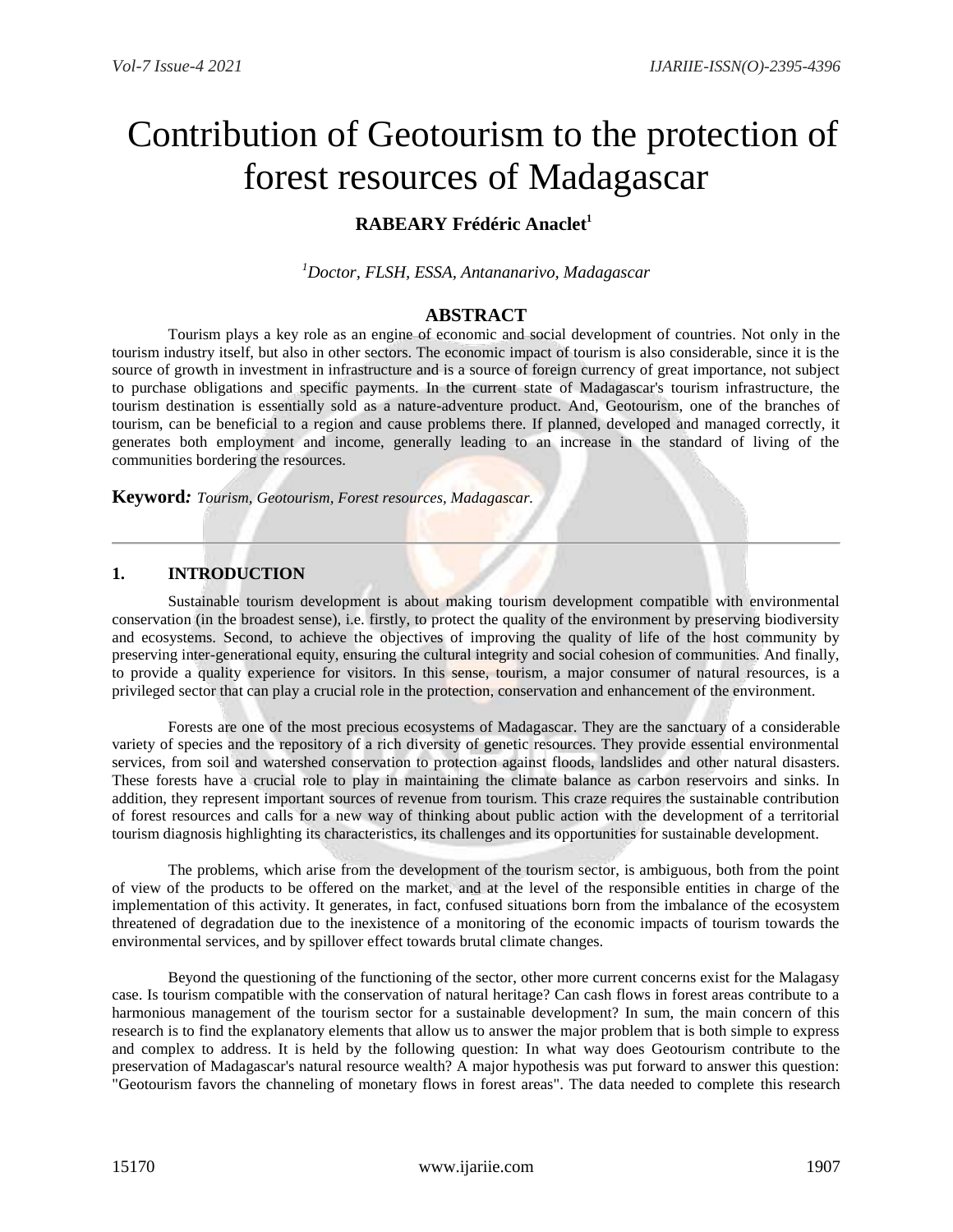was drawn from two sources: theoretical (from journals, books, documents and websites), and empirical (information collected from the relevant administrations).

#### **2. METHOD AND RESULT OF PROTECTION'S FOREST RESSOURCES**

Madagascar is recognized as a privileged sanctuary of biodiversity. The natural resources can make this country a privileged destination for tourists. Tourism is part of the tertiary sector which is assimilated to the service sector. Tourism is also a market sector that obeys the law of the market. The notion of market implies the existence of producing agents and consuming agents. The products of the tourist market have their particularity by the fact that they oblige the consumers to move, i.e. the tourists buy these products during their trip. However, let us underline that numerous are the problems which prevent the Malagasy tourism to reach its optimal level of exploitation. As regards the economic contribution of the tourism sector, the most salient problems are among others: (i) the pitfalls at the macro-economic level, (ii) the threats at the micro-economic level, and (iii) the socio-political problems.

However, while quality sites are sought, very often an environment will be developed where a welcoming environment is created. The examples of many sites in the country are classic and favorable to Geotourism. Channels of monetary flows in these areas allow to highlight this type of tourist development. But what is really the case of these cash flows for forest areas?

Cash flows are often described as a direct extension of income and expenditure. Both sets independently present estimates of the sectors' lending and borrowing, but in the case of income and expenditure, it is the end of the latter, whereas for cash flows it is the beginning. It is true that the financial accounts can be viewed primarily as a statement of how capital flows from sectors with surpluses or savings to those whose investment programs exceed their savings.

The finer sectoral definition of the cash flow accounts is primarily for the corporate and government business sector, which is further subdivided into non-financial enterprises and financial enterprises. The financial sector is further disaggregated to provide detailed information on the role and market share of different types of financial institutions. Most of the capital that flows through the economy passes through financial institutions, with a generally smaller portion flowing directly between primary lenders and borrowers. The primary activity of financial institutions, which is the borrowing and lending of money, and the matching of the needs of lenders and borrowers are highly specialized. This translates into the concept and detailed classification of money flows, and its specificity

The activity of the company and its relations with its partners creates exchanges of information, goods and money circulating inside and outside the company. These movements generate flows. Every flow has a point of departure (origin) and a point of arrival (destination). The origin of the flow implies a resource; and the resource represents the necessary means that allowed the economic operation to be carried out. The destination of the flow implies a use; and the use represents the use that is made of the resource allocated to the economic operation.

Nowadays, the notion of sustainable tourism is in permanent correlation with the concept of sustainable development in a triptych sense of the W.T.O. adopted in 1995: "it must be ecologically sustainable in the long term, economically viable, and ethically and socially equitable for the local populations". This details the main elements of the different motivations of Geotourism, namely

- The ecological environment to be protected and enhanced: It includes both nature and wildlife, landscape, historical and architectural heritage as well as ethnological and cultural heritage. The environment (in the broad sense) which is the raw material of Geotourism;

- The research of Geotourism through a global strategic planning: it necessarily induces to a reflection, a consultation, a constant information, a participation in the decision making process and a partnership of all the actors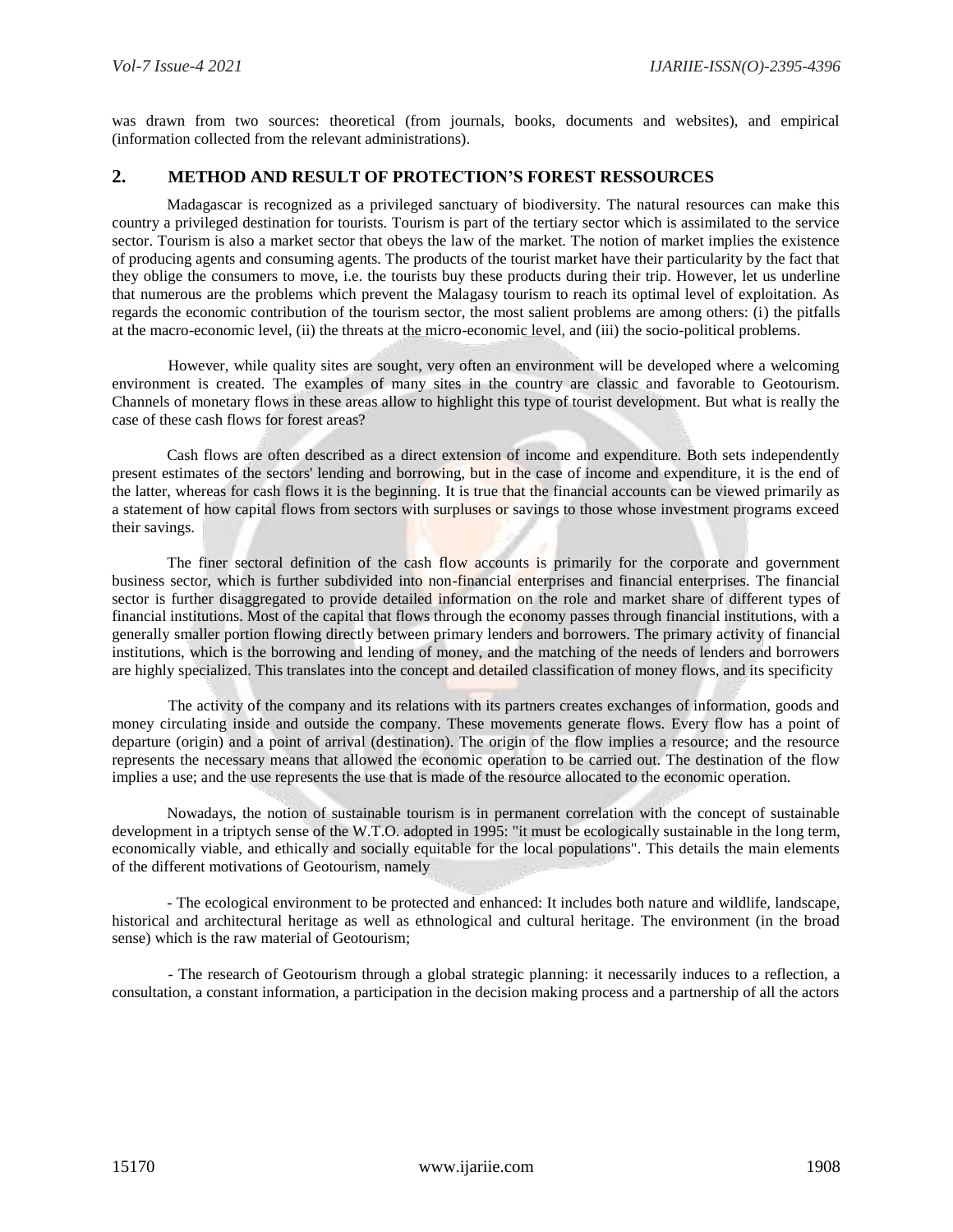

**Figure 1** : Flows generated by the activity of a tourism company

In Madagascar, development plans are required before developing a tourist area in which we are concerned with harmonizing the components in order to respect the quality of the environment. Thanks to tourism, many sites have been protected and developed, such as: parks, wildlife reserves, monuments and archaeological sites, scenic routes, and even the survival of artisanal activities. However, the arrival of tourists requires measures to protect the environment and contribute to its safeguard.

The attractiveness of Madagascar as a tourist destination is based almost entirely on a diversity of natural experiences. These experiences revolve around the richness of its natural capital (flora, fauna, beaches) and correspond respectively to natural, discovery and beach tourism. Madagascar is thus increasing its attractiveness by diversifying the product offered in terms of discovery, culture, cruises and business while strengthening the already established natural and beach tourism. Madagascar must continually evaluate tourism options that show growth potential in order to develop new products that can complement and revitalize those already offered. In this way, the importance of the flows generated leads to the development of economic activities in the forest areas. This verifies and confirms the hypothesis posed.

## **3. RANDOM EVENT IN DYNAMIC RESEARCH**

In organizational management, in both the private and public sectors, considerable emphasis is placed on improving decision-making processes: "one must be able to predict the circumstances surrounding a particular situation and decision." To fully appreciate that no single research and data collection method can cover all the needs that arise in all tourism decision-making situations, it is useful to consider the range of research and data collection tools that can be useful in the quest for information.

In Madagascar, forest management depends on the forestry contract management, which is a contract between the State and the local community, called the Base Community or BC for a period of three years, renewable to 10 years, with a view to sustainable and secure local management of forest resources, in application of Decree No. 2001-122 setting the conditions for the implementation of the Contractualized Management of State Forests, and promulgated on 14 February 2001. The BC is a voluntary grouping of individuals united by the same interests and obeying the rules of common life: DINA (The content of the DINA concern the rights of use, the economic development of forest resources, the sustainable management of the Forests, the collection and distribution of dividends; with specifications, the implementation of the management plan, the payment of royalties and to refrain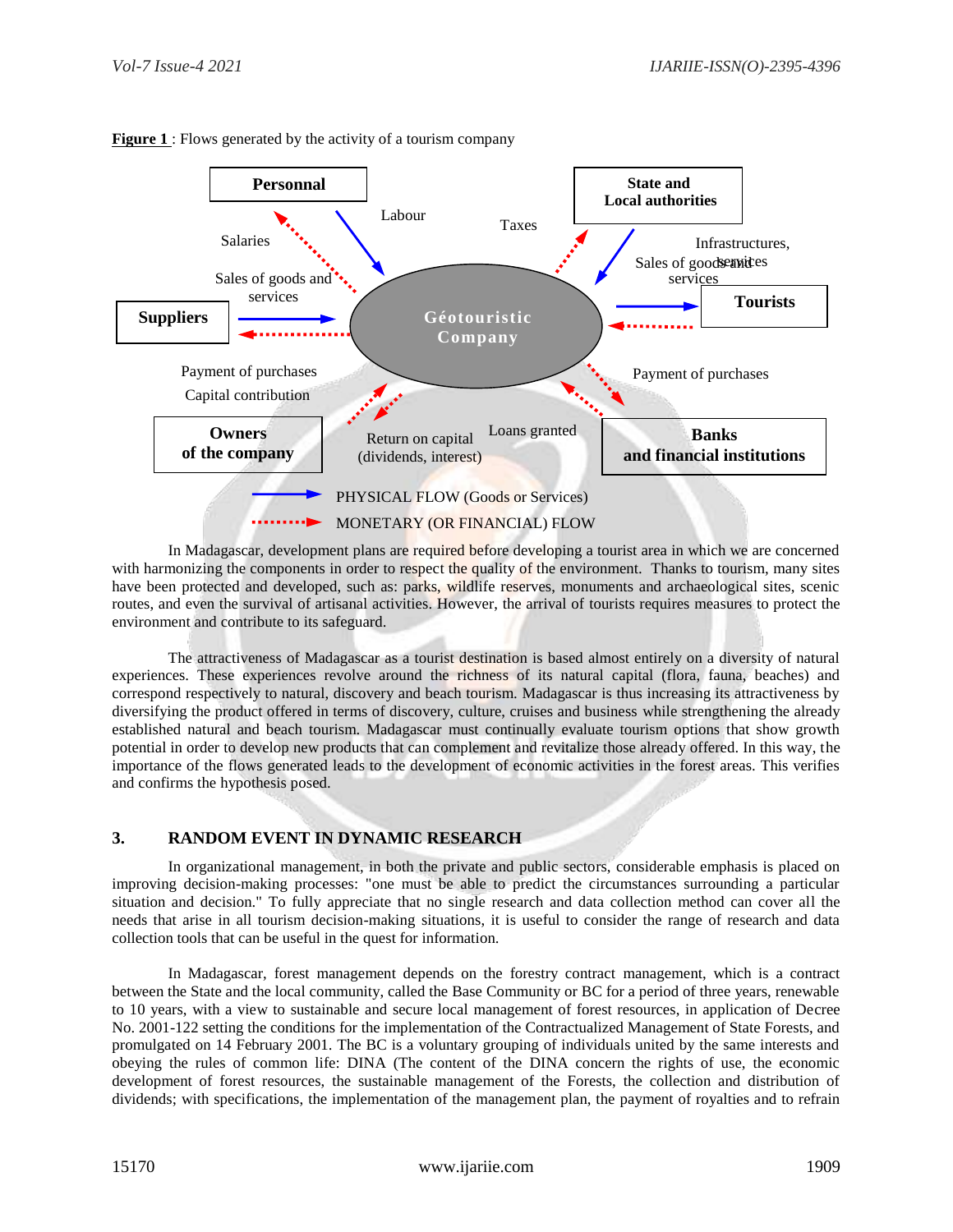from all deliveries of forest clearing authorizations, logging permits to persons other than the members, commercial hunting permits). It brings together, depending on the case, the inhabitants of a village or a group of villages. These practices were initiated through the implementation of the National Environmental Action Plan after the promulgation of Law  $N^{\circ}$ . 90.033 on the Environmental Charter. The country has a particularity in terms of flora, fauna, landscapes and other cultural resources:

- From the floristic point of view, the primary forests contain many species of precious wood and of great commercial value such as rosewood (Dalbergia), ebony (Diospyros with its many species), Varongy (Ocotea), Nato (Fauchera or Nimusopos) and many others; but also house many medicinal species belonging to different families. Of the 12,000 species of vascular plants, 18% of which are endemic, there are several species of orchids and palm trees. Of the eight species of Baobabs (Andansonia) that exist on our planet, seven are typically Malagasy.

- From the faunistic point of view, they constitute the habitats of numerous endemic animal species, of which here are some examples.

- Of the 179 terrestrial amphibians surveyed, only three species in the family Ranidae are not endemic, for a 98% endemicity rate.

- For aquatic amphibians (frogs), endemism at the species level also reaches 98%.

- For terrestrial reptiles, there are 363 species of which more than 90% are endemic.

- For terrestrial Mammals: 140 species and subspecies listed, only four are introduced, hence an endemicity rate of 97.14% for wild Mammals. For Primates, 48 species and subspecies of lemurs currently live in Madagascar. They are all endemic and are divided into five families.

- For terrestrial insects, a high percentage of endemism has been appreciated: Coleoptera 100%, Lepidoptera 95 to 98%, Arachnids 60 to 65%.

More than 70% of the Malagasy population still lives in rural areas. The forest offers a means of subsistence for the farmers even in the example of firewood. With development and environmental programs, there is more and more integration of the local population in their own development, such as the transfer of natural resources management.

Transfer involves resource management by local people or multi-stakeholder application in management. Management can include the local community, of course, but also other partners such as NGOs in addition to local authorities. In Madagascar, community-based management is known as Transfer of Management and it is the grassroots community that manages the resources, with NGOs intervening to support the actions of the local population and the authority to supervise.

Community management means transferring to the locality, managing the environment so that there is no degradation and so that there is long-term development of the locality. In addition, joint management should reduce management problems. In Madagascar, the transfers of management concern mainly forest resources and marine resources. But the most advanced transfers are the transfers of forest resources management with the Contractualized Management of Forests. This is a method of transferring forest management to grassroots communities for sustainable and secure local management of natural resources. It is defined as the mode of transferring forest management to grassroots communities with a view to sustainable and secure local management of forest resources.

Madagascar has a population of 18 million with a population growth rate of 2.8%, of which 80% live in rural areas. Since 1971, Madagascar has experienced cyclical political crises that have only accentuated the level of poverty that the country has experienced since independence. These crises have had a significant impact on the economy through the closure of businesses, increased unemployment, reduced customs and tax revenues, and the suspension of budgetary support. In addition, Madagascar has not been spared the impacts of the global financial recession, which has also led to a decline in foreign aid, and global export demand.

However, the political crises that Madagascar has gone through have provided the country with an opportunity to redress political practices and to give new meaning to the notions of citizen participation and human rights in the country. The Malagasy Government considers tourism as one of the best ways to promote citizen participation and to lay the foundations for a real development at all levels with the support of the Ministry in charge of Territorial Planning and Decentralization. The objectives are, on the one hand, to boost the national economy from the bottom up, thanks to decentralized governance, and on the other hand, to improve the living conditions and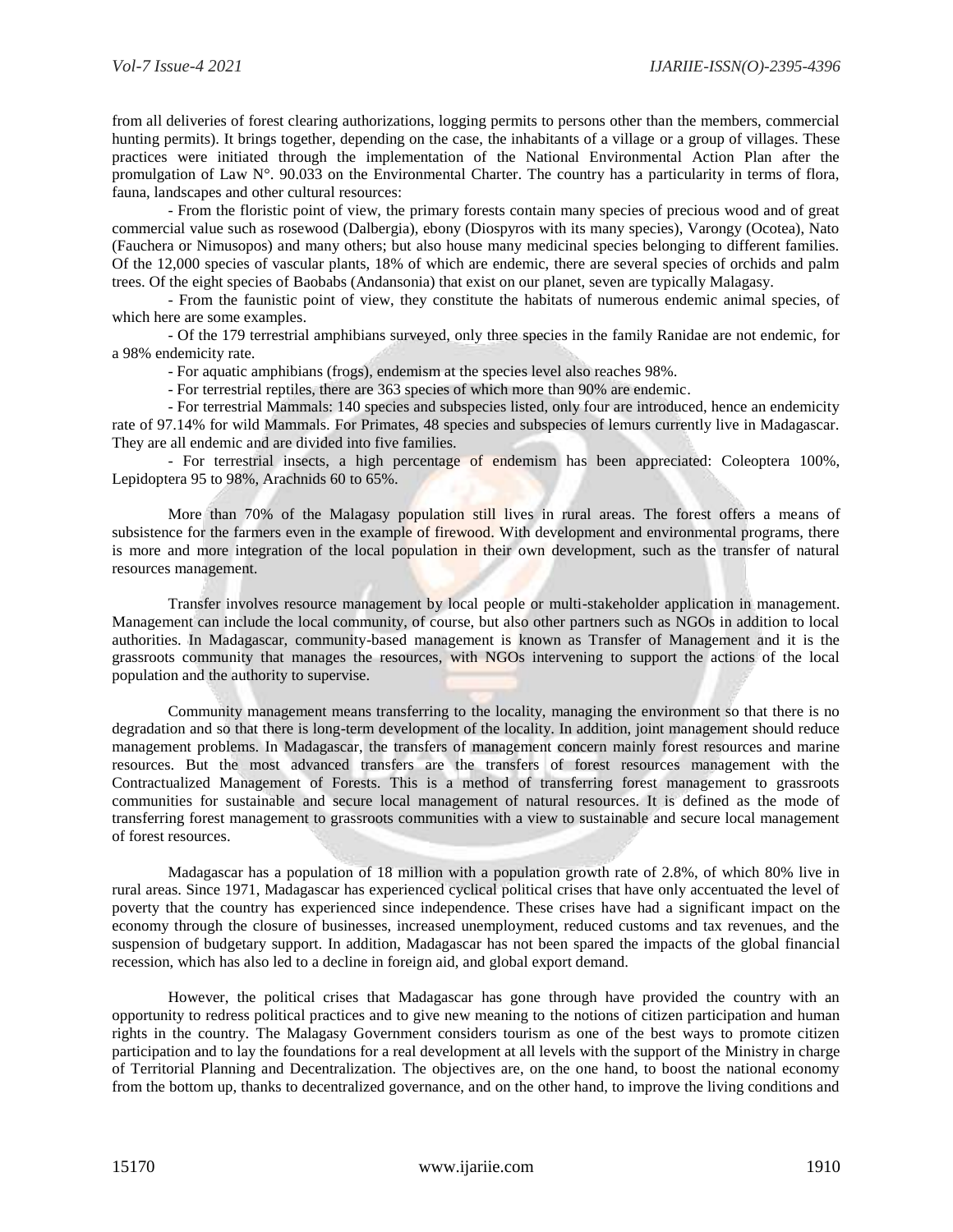increase the income of local populations through the support of a local development fund to support communal investment needs and capacity building programs for local authorities.

This local development fund from the Departments is identified as an important measure to address: (i) the socio-economic problems of vulnerable groups through social protection activities in rural and deprived areas, (ii) the lack of financial resources to improve services in forest areas through the construction and rehabilitation of communal infrastructure, (iii) the weak management capacities of communities, and (iv) the lack of dialogue between decentralized local authorities, deconcentrated services and the population in order to guarantee the functionality of basic social services.

**Figure 2**: Diagram of the contribution of a tourism fund to local development

| Goal                               | <b>SPECIFIC OBJECTIVES</b>         | <b>RESULTS</b>                        |
|------------------------------------|------------------------------------|---------------------------------------|
| Contribute to the equitable socio- | of<br>the<br>capacity<br>Increase  | - Funds are available to finance      |
| economic development of the        | municipalities to carry out their  | municipal projects                    |
| 1.549<br>communes and to the       | mandate within a growing financial | - The skills of communal leaders in   |
| living<br>improvement of the       | perspective                        | governance and communal project       |
| conditions of the population       |                                    | management are increased              |
|                                    |                                    | - Communal officials apply the        |
|                                    |                                    | laws and regulations relating to the  |
|                                    |                                    | performance of their duties           |
|                                    |                                    | - Dialogue between the sectoral       |
|                                    |                                    | ministries, local authorities and the |
|                                    |                                    | population is<br>improved,            |
|                                    |                                    | guaranteeing the functionality of     |
|                                    |                                    | basic social services.                |

The strategy is based on two components, including the financing of communal investment activities through different approaches (High Intensity Workforce, Regie, with Enterprise) and the strengthening of the capacities of the communes to ensure their mandate within the framework of a growing financial perspective.

Geotourism is a sector with multiple advantages on all levels: environmental, economic and social. It plays an important role in the protection of the environment, the conservation of biodiversity and the sustainable use of natural resources. Through its financial contributions, it protects and regenerates natural assets, creates an environmentally friendly infrastructure, and ensures good environmental management. It also contributes to a better understanding by the local population of the financial value and intrinsic value of natural and cultural sites, and thereby motivates communities to reclaim their natural heritage through environmental protection and conservation.

Geotourism is a source of enrichment in many ways; it represents one of the few opportunities to obtain foreign exchange of tax revenues essential to the modernization of the economy and the import of equipment for social improvement. Not only does it facilitate the creation of jobs, but it also contributes to the distribution of wealth among regions with different income levels. This allows us to affirm that the attractiveness of geotourism encourages the dynamization of forest areas.

The analysis made allows us to note that on the one hand, Geotourism constitutes a real pole of development because of the direct and indirect repercussions that it exerts on the whole national economic sector; and on the other hand the development of this sector in Madagascar will pass by a more increased and more convincing promotion of the activities in the rural and remote zones. For their part, investors aim to make a profit over several periods. The logic of producers is obviously to maximize their profits and minimize their risks. Investors in the tourism sector are no exception to this logic. For tourism operators, the profitability of their investments depends on the number of tourists who come to visit the country. Therefore, it is in the interest of these investors to carry out attractive campaigns in forest areas to attract tourists.

An underdeveloped country like Madagascar, with a very low level of income and consequently a very low level of savings, has a low capacity to finance large investment projects such as the creation of hotels. If we want to